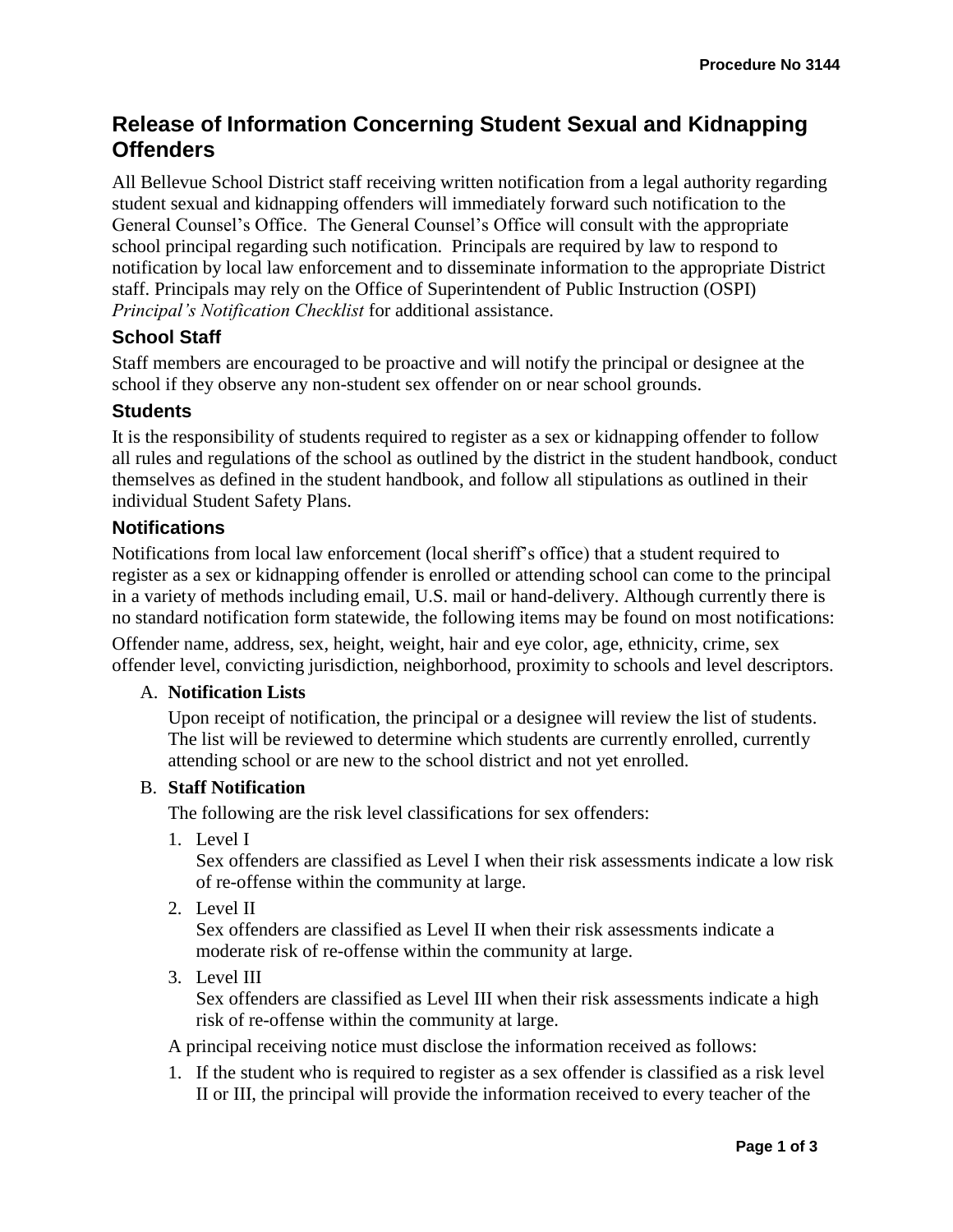student and to any other personnel who, in the judgment of the principal supervises the student or for security purposes should be aware of the student's record.

- 2. If the student who is required to register as a sex offender is classified as a risk level I, the principal will provide the information received to personnel who in the judgment of the principal, for security purposes should be aware of the student's record.
- 3. Students required to register as a kidnapping offender are not subject to leveling and therefore should be treated on a case by case basis.

### C. **Notifying Additional School Personnel for All Offender Levels**

The principal will designate additional school personnel to be notified following consultation with probation/parole (or the student's family if not on court supervision) in order to identify or recognize high-risk situations. The following staff should be considered: district **s**uperintendent or designee, appropriate administrative and teaching staff, school resource officers, adjacent building principals, security personnel, staff working directly in the student's classrooms; and school counselors, school psychologists, coaches, advisors, school social workers, nurses, bus drivers, custodians, district daycare providers and playground supervisors that may have contact with the student.

## **Safety Planning**

The principal will complete safety planning with school staff, local law enforcement (local sheriff's office), probation and parole, treatment providers, parents/guardians, care providers and child advocates, as appropriate, in order to provide a safe and secure environment for all students and staff. For safety planning to be effective, the registrar will finalize formal enrollments for students required to register as a sex or kidnapping offender as soon as possible.

#### A. **Student Meetings**

Within 10 (ten) working days of the student's enrollment or earlier if possible, the principal or designee, will consultwith probation and parole professionals, will meet with the student to create and implement a Student Safety Plan. The principal or designee will determine other appropriate school personnel to be included in the meeting to assist in defining school expectations. The student's parent/guardian or care provider may also be invited. The purpose for the meeting is to help the student be successful in their transition back to school and to provide a safe school environment for all.

#### B. **Student Safety Plan**

The principal or designee (and other school staff as applicable) in consultation with the parole counselor or probation officer (if under court supervision) will create a student safety plan for each registered sex or kidnapping offender. The plan will outline the responsibilities of the student and other stakeholders to promote those activities deemed essential in safely managing the student's behavior.

1. The Safety Plan will outline conditions and/or limitations on each student required to register as a sex or kidnapping offender concerning their interactions on the school campus;